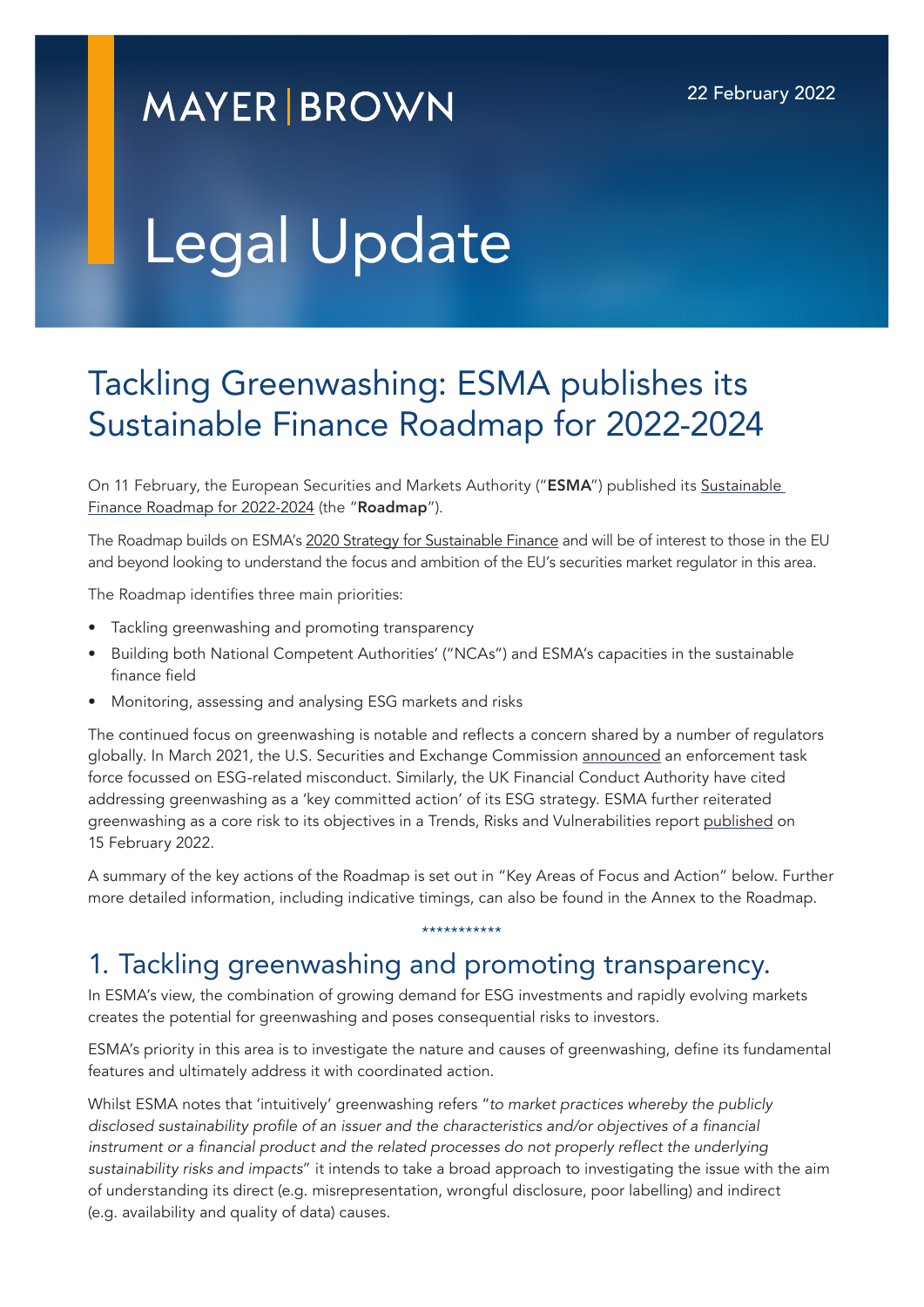The Roadmap contains a useful discussion of National Competent Authorities' ("NCAs") current perceptions of greenwashing risk in the spheres of asset management, investment services, corporate disclosure and benchmarks, summarised below:

| <b>Focus</b>               | Identified greenwashing risk                                                                                                                                                                                                                                                                                                                                                                                                                                                                                                                                                                             |
|----------------------------|----------------------------------------------------------------------------------------------------------------------------------------------------------------------------------------------------------------------------------------------------------------------------------------------------------------------------------------------------------------------------------------------------------------------------------------------------------------------------------------------------------------------------------------------------------------------------------------------------------|
| <b>Asset Management</b>    | Unequal understanding of the type of products<br>$\bullet$<br>which are subject to Articles 8 and 9 of the<br>Sustainable Finance Disclosure Regulation<br>("SFDR") leading to inconsistent disclosure<br>Lack of information on limitations related to<br>$\bullet$<br>methodology or data used in ESG disclosures<br>Mismatch between the emphasis placed on<br>$\bullet$<br>ESG characteristics in the presentation of an<br>investment product and the strategy that is<br>actually implemented                                                                                                      |
| <b>Investment Services</b> | Application of conduct of business rules<br>$\bullet$<br>such as suitability/product governance and<br>information requirements when selling ESG<br>products <sup>1</sup><br>Insufficient investor education to ensure that<br>$\bullet$<br>product offerings related to ESG investing are<br>properly understood                                                                                                                                                                                                                                                                                        |
| Corporate Disclosure       | Incorrect or omitted information in non-<br>$\bullet$<br>financial statements and prospectuses<br>Lack of transparency on the limitations of the<br>$\bullet$<br>methodologies and data used to prepare<br>disclosures<br>Limited harmonisation in sustainability<br>$\bullet$<br>reporting practices by the Non-Financial<br>Reporting Directive ("NFRD") triggering issues<br>across the entire investment chain<br>Insufficient scope of Issuers covered by NFRD<br>$\bullet$<br>Overreliance on ESG ratings and data<br>$\bullet$<br>providers to determine the sustainability profile<br>of issuers |
| <b>Benchmarks</b>          | Disclosures made by benchmark administrators<br>$\bullet$<br>about the impact of their ESG indices, when<br>these are either just applying exclusions or<br>constructed using ESG ratings<br>Creation of benchmarks which are very close<br>$\bullet$<br>to those envisaged by legislation, such as<br>the Paris-aligned benchmarks, but which fall<br>outside these legally recognised categories<br>while still giving the impression of a strong ESG<br>profile                                                                                                                                       |

<sup>1</sup> On 27 January 2022, ESMA also [published](https://www.esma.europa.eu/sites/default/files/library/esma35-43-2998_consultation_paper_on_review_mifid_ii_guidelines_on_suitability.pdf) a Consultation Paper on draft ESMA guidelines relating to suitability following adoption of amendments to the MiFID II Delegated Regulation to integrate sustainability factors, risk and preferences. ESMA has also announced that a separate consultation relating to amendments made to the product governance and sustainability regime will be conducted in the near future.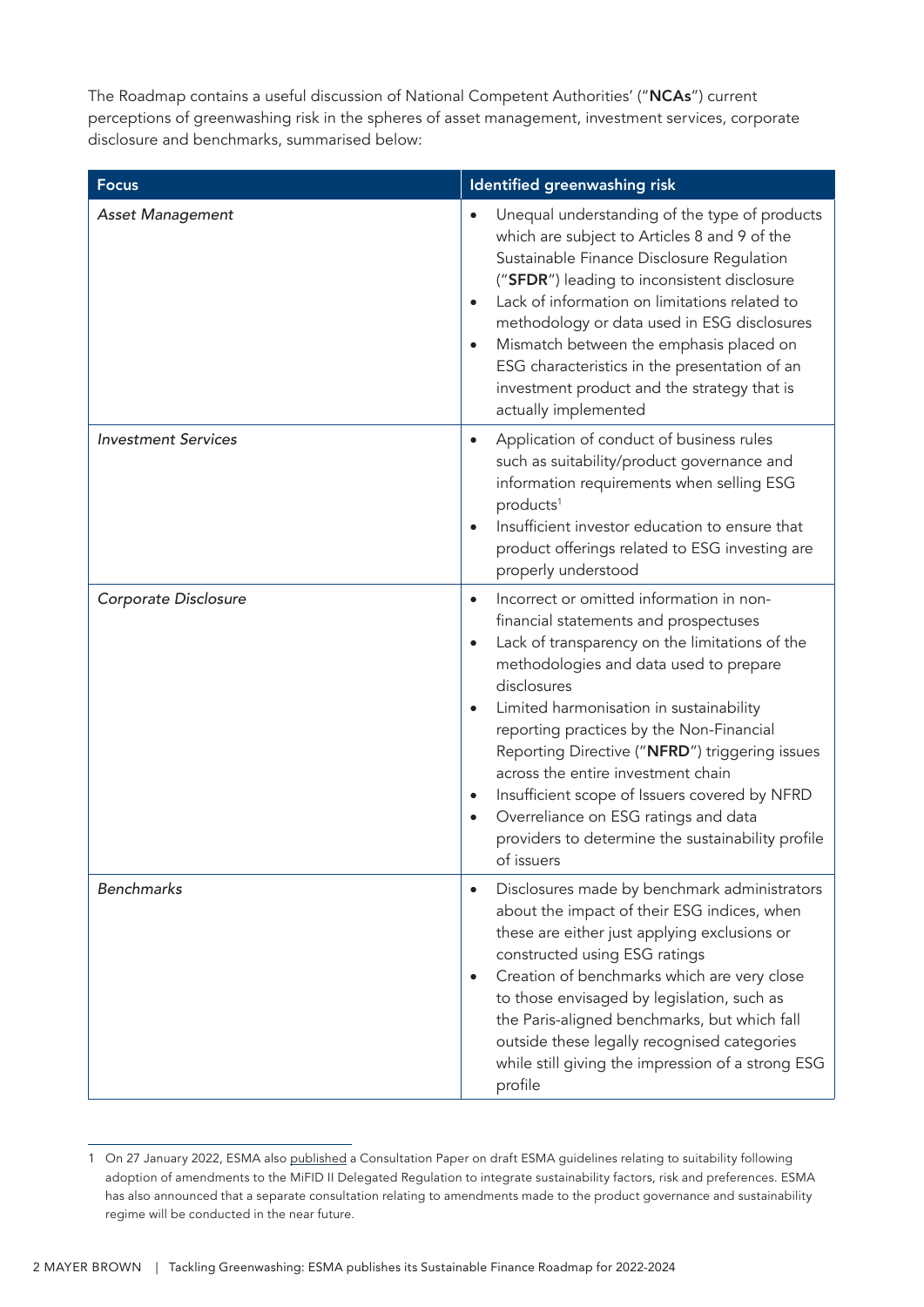The Roadmap also sets out an indicative plan of action for tackling greenwashing. This includes arriving at a definition of greenwashing to drive supervisory work in a coordinated and efficient manner across sectors and ensuring consistent application of the EU rulebook through convergence tools such as Q&As and Guidelines.

Finally, ESMA observes that whilst, in an ideal scenario, greenwashing would be tackled based on a complete and fully applicable legislative regime there is now a real need to address greenwashing without delay, even if all the legislative elements are not fully in place yet.

## 2. Building both NCAs' and ESMA's capacities in the sustainable finance field.

The Roadmap also recognises that the regulation of sustainable finance requires supervisory authorities to go through a 'learning curve' to ensure that the implications of sustainable finance legislation, as well as the basics of the sustainability transition, are well understood and become mainstream within NCAs and ESMA.

The Roadmap notes the 'peculiar' nature of sustainable finance that requires NCAs to attain not only knowledge of the relevant legislation but also a good understanding of the intersection between sustainability matters and finance.

ESMA intends to implement a range of practical measures to build capacity and expertise for NCA and ESMA staff through various knowledge exchange and training programmes and the development of common supervisory standards on ESG-related matters.

### 3. Monitoring, assessing and analysing ESG markets and risks.

The Roadmap is clear that whilst ESG markets create new investment opportunities they also bring new risks to investor protection, orderly markets and financial stability. In particular, ESG markets and products (such as investment funds and sustainable bonds), climate change and EU carbon markets are cited as requiring close supervision. Insufficient and poor quality data are also seen as impediments to proper risk monitoring and assessment along with the need for further work in relation to green FinTech and climate risk assessments.

To address these requirements the Roadmap proposes the following actions:

- Supporting single rulebook and convergence initiatives to contribute to a complete and clear set of rules and powers in the EU.
- Continuing the work on climate change scenario analysis and further structuring the dialogue in this area with the other European Supervisory Authorities ("ESAs"), the European Central Bank ("ECB") and the European Environment Agency, including on EU-wide stress testing of the financial system.
- Continuing the work on climate change scenario analysis and further structuring the dialogue in this area with the other ESAs, the ECB and the European Environment Agency, including on EU-wide stress testing of the financial system.
- Better understanding the interaction between digital innovation and sustainability.
- Engaging with the relevant international fora to benefit from synergies and promote globally consistent approaches.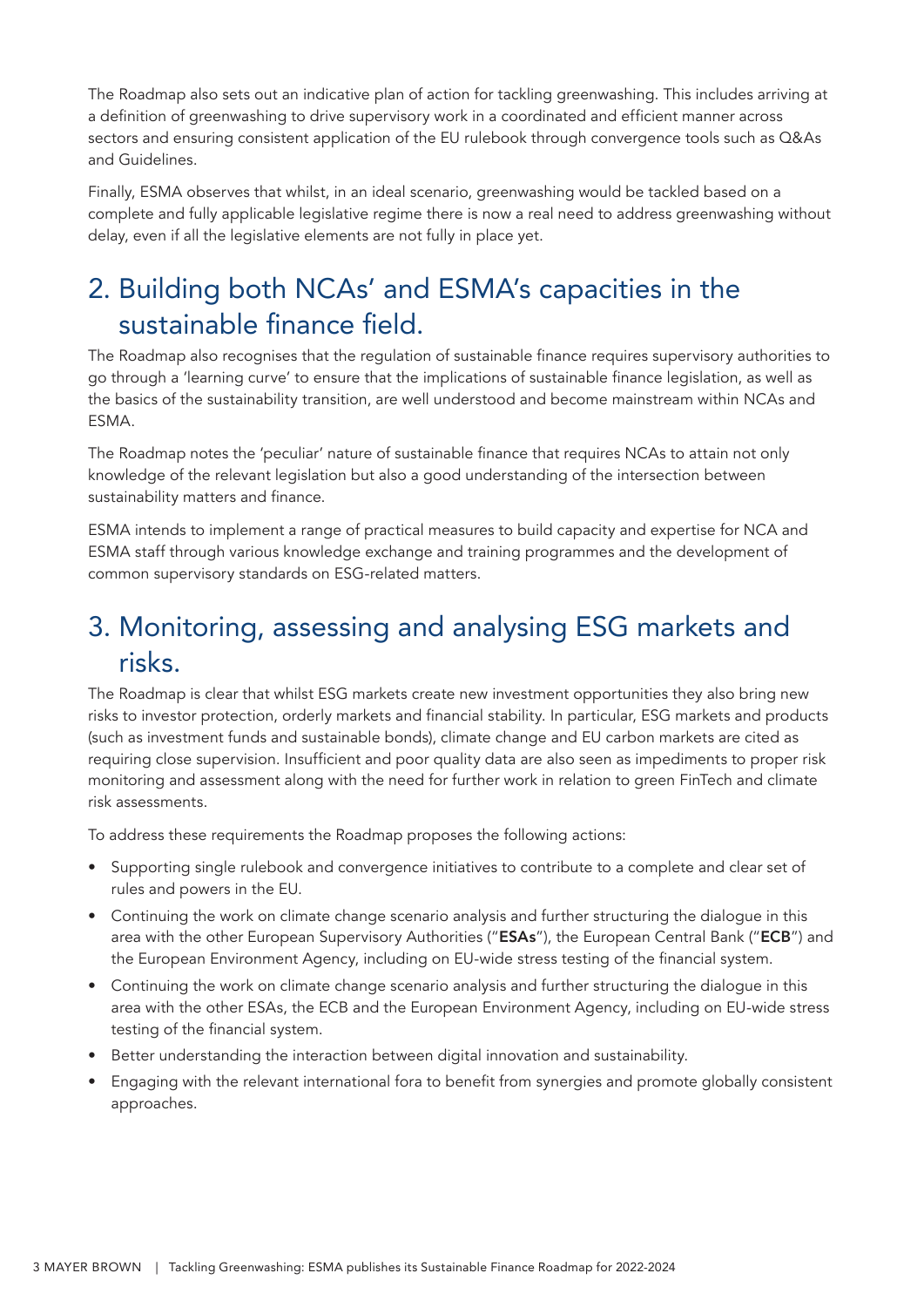#### KEY AREAS OF FOCUS AND ACTION

Alongside the three priorities, ESMA has also identified seven sectors and targeted actions where ESGrelated risks are currently perceived as having the highest potential impact, as well as a variety of cross sectoral measures:

| <b>Sector</b>                               | <b>Actions</b>                                                                                                                                                                                                                                                                                                                                                                                                                                                                                                                                                                                                                                                                                                           |
|---------------------------------------------|--------------------------------------------------------------------------------------------------------------------------------------------------------------------------------------------------------------------------------------------------------------------------------------------------------------------------------------------------------------------------------------------------------------------------------------------------------------------------------------------------------------------------------------------------------------------------------------------------------------------------------------------------------------------------------------------------------------------------|
| Investment management                       | Contribute to EC's work on minimum sustainability criteria for SFDR<br>$\bullet$<br>Article 8 products<br>Review SFDR regulatory technical standards<br>$\bullet$<br>Contribute to consistent implementation of new requirements through<br>$\bullet$<br>supervisory convergence actions<br>Undertake work on climate change scenario analysis<br>$\bullet$                                                                                                                                                                                                                                                                                                                                                              |
| <b>Investment</b> services                  | Contribute to consistent implementation of new/existing requirements<br>$\bullet$<br>related to manufacturing and design of ESG products, information<br>provided on ESG products as well as their marketing and distribution<br>Promote financial education<br>٠<br>Consider implications for ESMA of the EC's plans on sustainable finance<br>$\bullet$<br>related data under the European Data Strategy to support SMEs and<br>retail investors<br>Collect data on distribution of ESG products<br>$\bullet$                                                                                                                                                                                                          |
| Issuers' disclosure and<br>governance       | Contribute to EU and international sustainability reporting standards<br>$\bullet$<br>Contribute to prospectus requirements for green, social and sustainable<br>$\bullet$<br>securities<br>Contribute to legislative process on sustainable corporate governance<br>٠<br>and Shareholder Rights Directive II<br>Contribute to guidance on stewardship not to impede collaborative<br>$\bullet$<br>engagement by investors on sustainability goals<br>Contribute to assessment of how IFRS reflect sustainability risks<br>$\bullet$<br>Provide guidance on Taxonomy Regualtion Article 8 Delegated Act<br>$\bullet$<br>Prepare for supervisory powers over external reviewers for green bonds<br>$\bullet$<br>issuances |
| <b>Benchmarks</b>                           | Contribute to EC's work on aligning Climate Transition Benchmarks and<br>$\bullet$<br>Paris-Aligned Benchmarks with EU Taxonomy<br>Contribute to EC's assessment of possibility to create ESG benchmark<br>$\bullet$<br>label<br>Monitor trends in the use of EU climate benchmarks<br>$\bullet$<br>Build supervisory capacities on ESG compliance of critical/third country<br>$\bullet$<br>benchmark administrators                                                                                                                                                                                                                                                                                                    |
| Ratings (credit ratings<br>and ESG ratings) | Support EC in improving reliability and comparability of ESG ratings<br>$\bullet$<br>Assess how CRAs incorporate ESG factors in their methodologies<br>٠                                                                                                                                                                                                                                                                                                                                                                                                                                                                                                                                                                 |
| Trading and post-trading                    | Undertake work to consider impact of climate change in central<br>$\bullet$<br>counterparty stress testing<br>Build analytical tools for monitoring EU carbon markets<br>$\bullet$<br>Contribute to consistent implementation of new requirements<br>$\bullet$                                                                                                                                                                                                                                                                                                                                                                                                                                                           |
| Financial innovation                        | Identify use cases of innovative technologies that could help the<br>$\bullet$<br>transition to a greener economy ('green FinTech')<br>Collect evidence on recent trends and interactions in relation to green<br>$\bullet$<br>FinTech and sandboxes                                                                                                                                                                                                                                                                                                                                                                                                                                                                     |